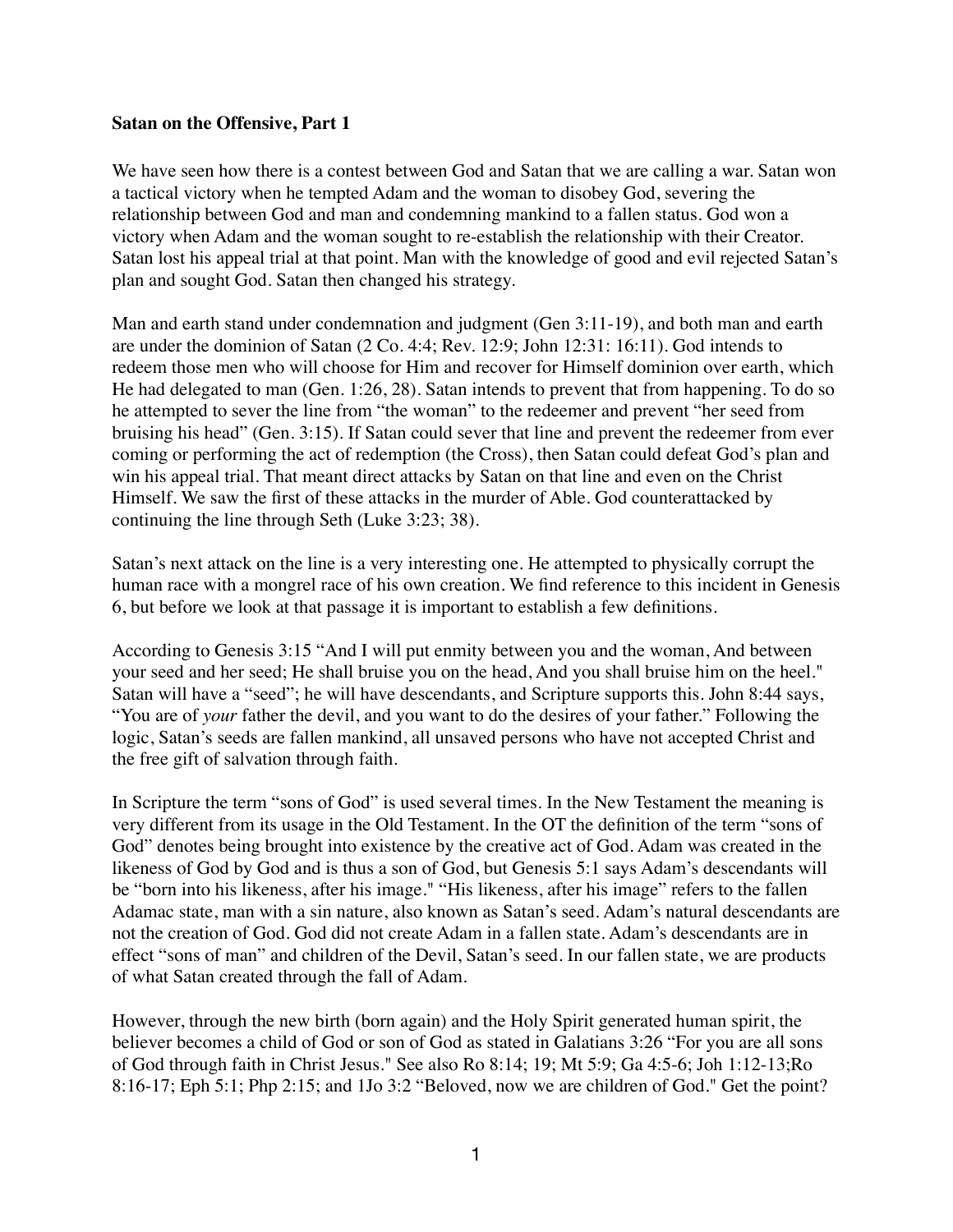Fallen and unregenerate man is a "son of man" and the "seed of Satan." Regenerate man (or woman), however, is a "son (or daughter) of God." Now lets turn to the OT.

As we look in the OT for this "sons of God" term, we see it used only five times, and it is used in a very different way than in the NT. Three uses are found in the Book of Job and two times in our focus passage in Genesis 6. First look at the three Job passages, and you will see that the "sons of God" are clearly angels.

**Job 1:6** Now there was a day when the **sons of God** came to present themselves before the Lord, and Satan also came among them. **<sup>7</sup>** The Lord said to Satan, "From where have you come?" Satan answered the Lord and said, "From going to and fro on the earth, and from walking up and down on it."

**Job 2:1** Again there was a day when the **sons of God** came to present themselves before the Lord, and Satan also came among them to present himself before the Lord.

**Job 38:4** "Where were you when I laid the foundation of the earth?

Tell me, if you have understanding.

**<sup>5</sup>** Who determined its measurements—surely you know! Or who stretched the line upon it?

**<sup>6</sup>** On what were its bases sunk,

or who laid its cornerstone,

**<sup>7</sup>** when the morning stars sang together and all the **sons of God** shouted for joy?

Old Testament usage of the Hebrew *bane ha elohim* (sons of God) refers to angelic creation. How do we know this isn't saved men? Because at this point in human history, before the Glorification of Christ, saved men (and women) are NOT found in heaven.

## *(See Illustration of "The Underworld" by Clarance Larkin)*

**Luke 16:20** And at his gate was laid a poor man named Lazarus, covered with sores, 21 who desired to be fed with what fell from the rich man's table. Moreover, even the dogs came and licked his sores. 22 The poor man died and was carried by the angels to Abraham's side. The rich man also died and was buried, 23 and in Hades, being in torment, he lifted up his eyes and saw Abraham far off and Lazarus at his side. 24 And he called out, 'Father Abraham, have mercy on me, and send Lazarus to dip the end of his finger in water and cool my tongue, for I am in anguish in this flame.' 25 But Abraham said, 'Child, remember that you in your lifetime received your good things, and Lazarus in like manner bad things; but now he is comforted here, and you are in anguish. 26 And besides all this, between us and you a great chasm has been fixed, in order that those who would pass from here to you may not be able, and none may cross from there to us.' 27 And he said, 'Then I beg you, father, to send him to my father's house— 28 for I have five brothers—so that he may warn them, lest they also come into this place of torment.' 29 But Abraham said, 'They have Moses and the Prophets; let them hear them.' 30 And he said, 'No, father Abraham, but if someone goes to them from the dead, they will repent.' 31 He said to him,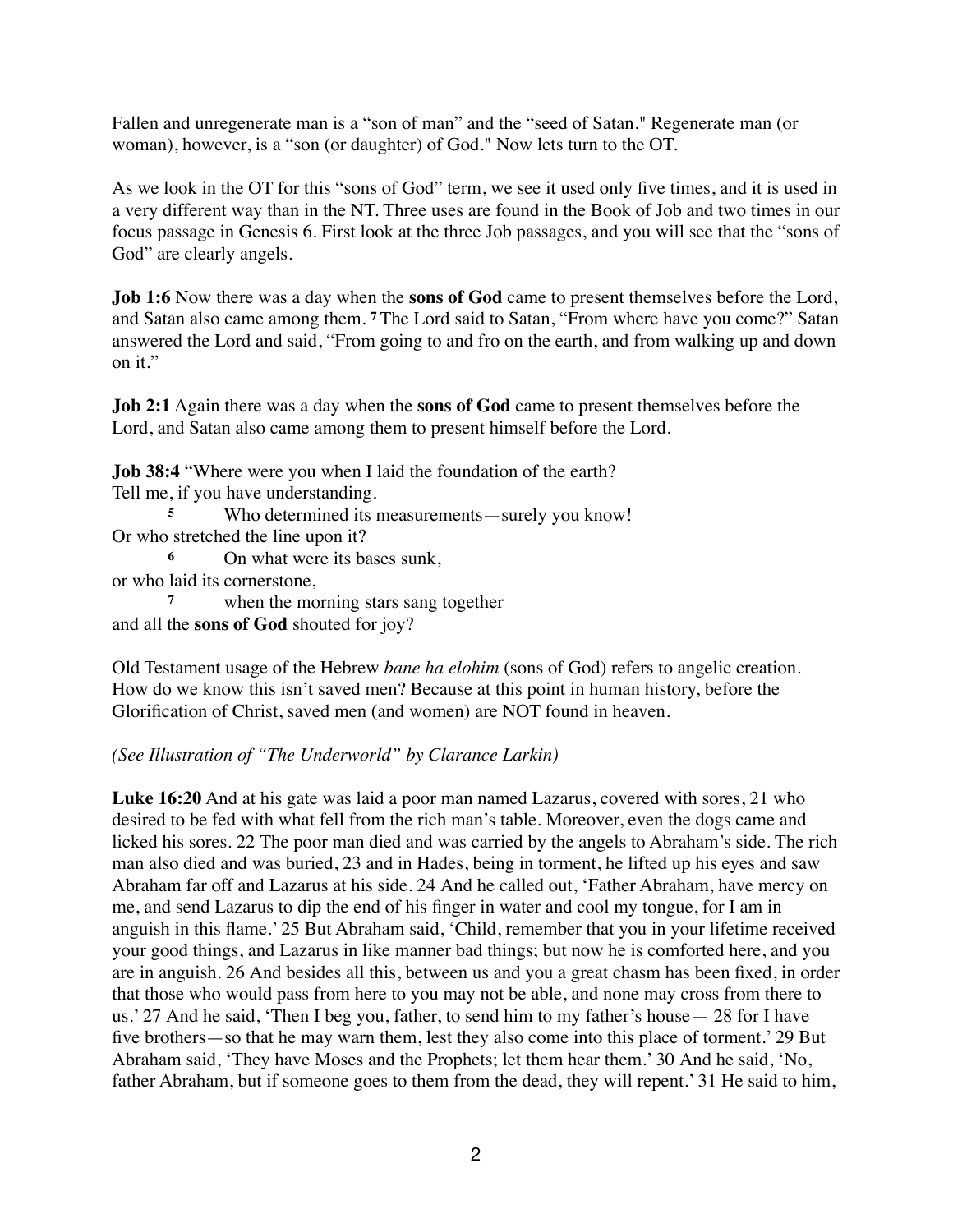'If they do not hear Moses and the Prophets, neither will they be convinced if someone should rise from the dead.' "

Old Testament believers prior to the cross resided temporarily in Abraham's Bosom, also known as Paradise, which is across the great gulf from Torments the residence of the lost in Sheol or Hades (Luke 16:19-31). Paradise is empty now, its saved occupants have been taken to heaven. Before that could happen, we had to have the judging of sin and the Glorification of Christ.

In the NT "sons of God" refers to born again believers, but in the OT the term refers to "being brought into existence by the creative act of God." *Bane ha elohim*, sons of God, in an OT context, are angels.

Before we go look at the other two verses found in Genesis 6, our subject, let's look at another verse in the NT that may shed some light on our subject verses. Turn in your Bibles to Jude chapter 1 and read through verse 7. In Jude's epistle, he warns of certain ones who have "slipped in among you." He describes them as "godless men, who change the grace of our God into a license for immorality and deny Jesus Christ our only Sovereign and Lord" (Jude 1:4). Jude is warning against some individuals in the Church given over to licentiousness and abusing God's grace. Then Jude goes on to remind his audience that God delivers believers and "destroys those who do not believe."

Now look at verses 6 and 7. In verse 6 Jude refers to "angels who did not keep their positions of authority but abandoned their own home." The KJV says, these angels "did not keep their first estate … abandoned their place of habitation." These angels are kept in darkness and bound in chains until judgment. Why? Then Jude seems to allude to the sin of these angels and says "in a similar way" and refers to Sodom and Gomorrah and how they gave themselves up to sexual perversion. The KJV says "giving themselves over to fornication, and going after strange flesh" and this is likened unto what happened in Sodom and Gomorrah. "Strange flesh" is heteros sarx *het'-er-os sarx* and means "different flesh."

Confused? What I think Jude is talking about is there were angels, obviously fallen, who are imprisoned in chains and darkness because, similar to what men did at Sodom and Gomorrah, they were sexually immoral, perverted themselves, and went after "strange flesh."

Who are these angels and what is Jude referring to? I believe this is a reference to an incident that is recorded way back in the OT in Genesis 6.

**Genesis 6:1** And it came to pass, when men began to multiply on the face of the earth, and daughters were born unto them,

2 That the sons of God saw the daughters of men that they *were* fair; and they took them wives of all which they chose.

3 ¶ And the LORD said, My spirit shall not always strive with man, for that he also *is* flesh: yet his days shall be an hundred and twenty years.

4 ¶ There were giants in the earth in those days; and also after that, when the sons of God came in unto the daughters of men, and they bare *children* to them, the same *became* mighty men which *were* of old, men of renown.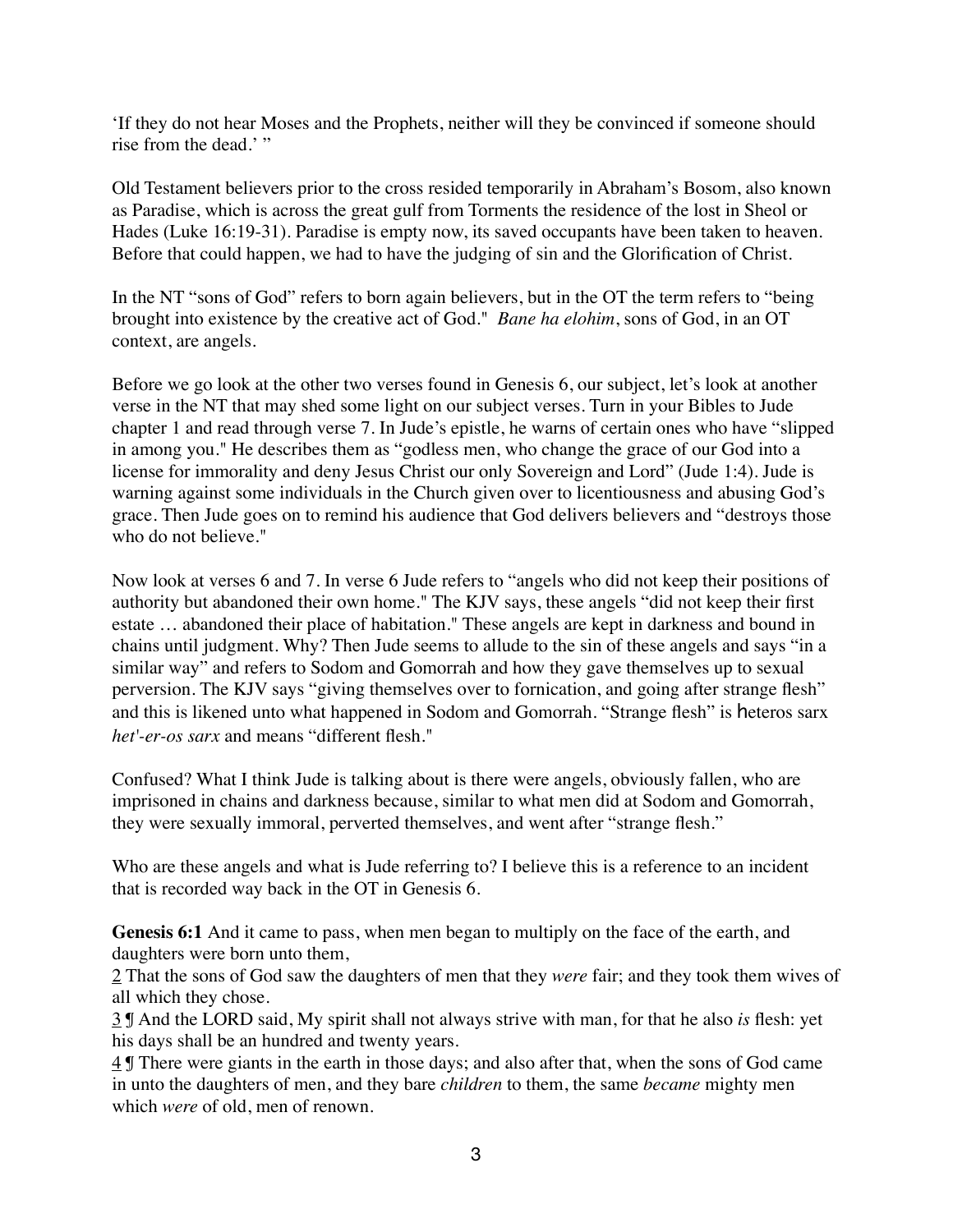5 And GOD saw that the wickedness of man *was* great in the earth, and *that* every imagination of the thoughts of his heart *was* only evil continually.

6 ¶ And it repented the LORD that he had made man on the earth, and it grieved him at his heart. 7 And the LORD said, I will destroy man whom I have created from the face of the earth; both man, and beast, and the creeping thing, and the fowls of the air; for it repenteth me that I have made them.

8 ¶ But Noah found grace in the eyes of the LORD.

This is the time of Noah when God saw fit to destroy mankind but saved Noah and his family. The reason given for this is found in the first two verses of Genesis 6. In verse 1 we see that man is multiplying on the face of the earth and daughters were born to them. In verse 2 we see this term "sons of God" which we have determined in OT usage refers to angels. These "sons of God" (angels – fallen in this case) saw that the daughters of men were beautiful and took them as wives. Now look at verse 4, where it says the product of this union was giants and "mighty men which were of old, men of renown."

Now remember that Genesis was written by Moses long after the fact, and though it was not written by a human eyewitness to the events, it was written under the inspiration of God, and God was an eyewitness. In other words, Moses wrote what God told him to write. But what is Moses saying?

He is saying that angelic beings, specifically fallen angels, by the context, copulated with human women and produced a race of half angel and half human beings. The genetic purity of the human race became corrupted. If Satan could so taint the entire human race, then God's promise of the redeemer being from the seed of the woman would be impossible, and God would be a liar. Evidently, only Noah and his family remained untainted by this attack, thus God destroyed the entire human race except those who were not biologically corrupted through this attack.

Who were these "men of old, men of renown" who were so wicked "that every imagination of the thoughts … was only evil continually"? Most likely candidates are the so-called mythical beings of Greek and Roman mythology. If that is the case, then what we thought was only myth was, at least in some cases, real. If you study mythology, it is full of stories of "gods" taking human wives because of their great beauty. These stories from which this mythology comes is so pervasive in ancient cultures and across cultures that there must be some truth in them. Obviously some feats attributed to these creatures are exaggerations and even just stories, but some of what they did is probably not myth at all.

There are, however, at least two other interpretations of these events recorded in Genesis 6. One that most of us grew up with is that these "wicked men of old" were simply so satanically influenced that the whole human race, save for Noah and his family, was affected by their evil and under Satan's spell.

Another interpretation embraced by some is that the "sons of God" were of the godly line of Seth, and the "daughters of men" were of the ungodly line of Cain. The problem is there is no foundation for this interpretation elsewhere in Scripture. Moses, who wrote the Pentateuch,